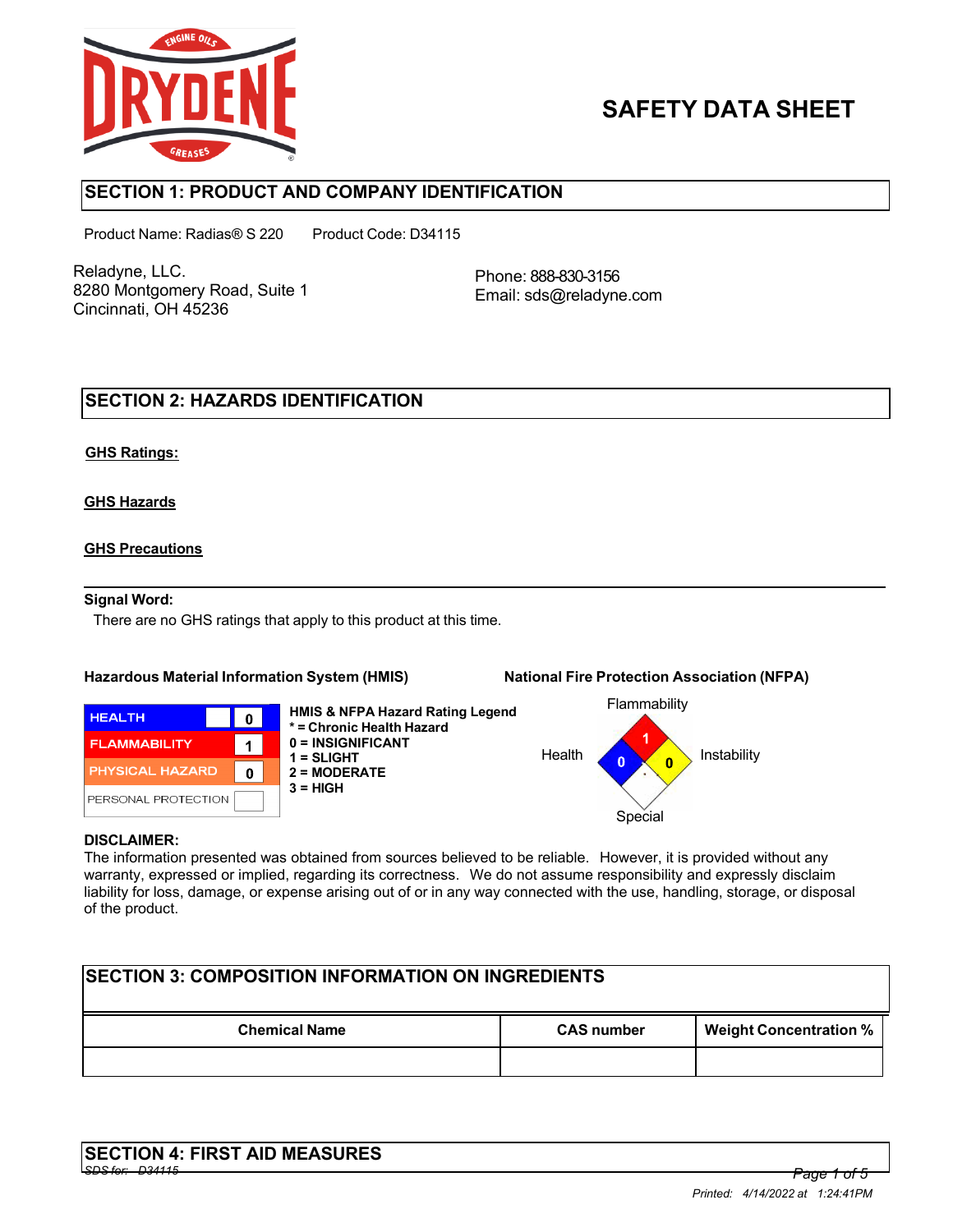#### **INHALATION:**

Remove to fresh air. In severe cases of overexposure, such as with a fire, administer oxygen and seek qualified medical attention.

#### **EYE CONTACT:**

Flush with copious amounts of water for several minutes. If irritation persists, continue with water application. If, after 15 minutes, irritation continues, seek medical attention.

#### **SKIN CONTACT:**

Promptly wash skin with mild soap and water.

## **INGESTION:**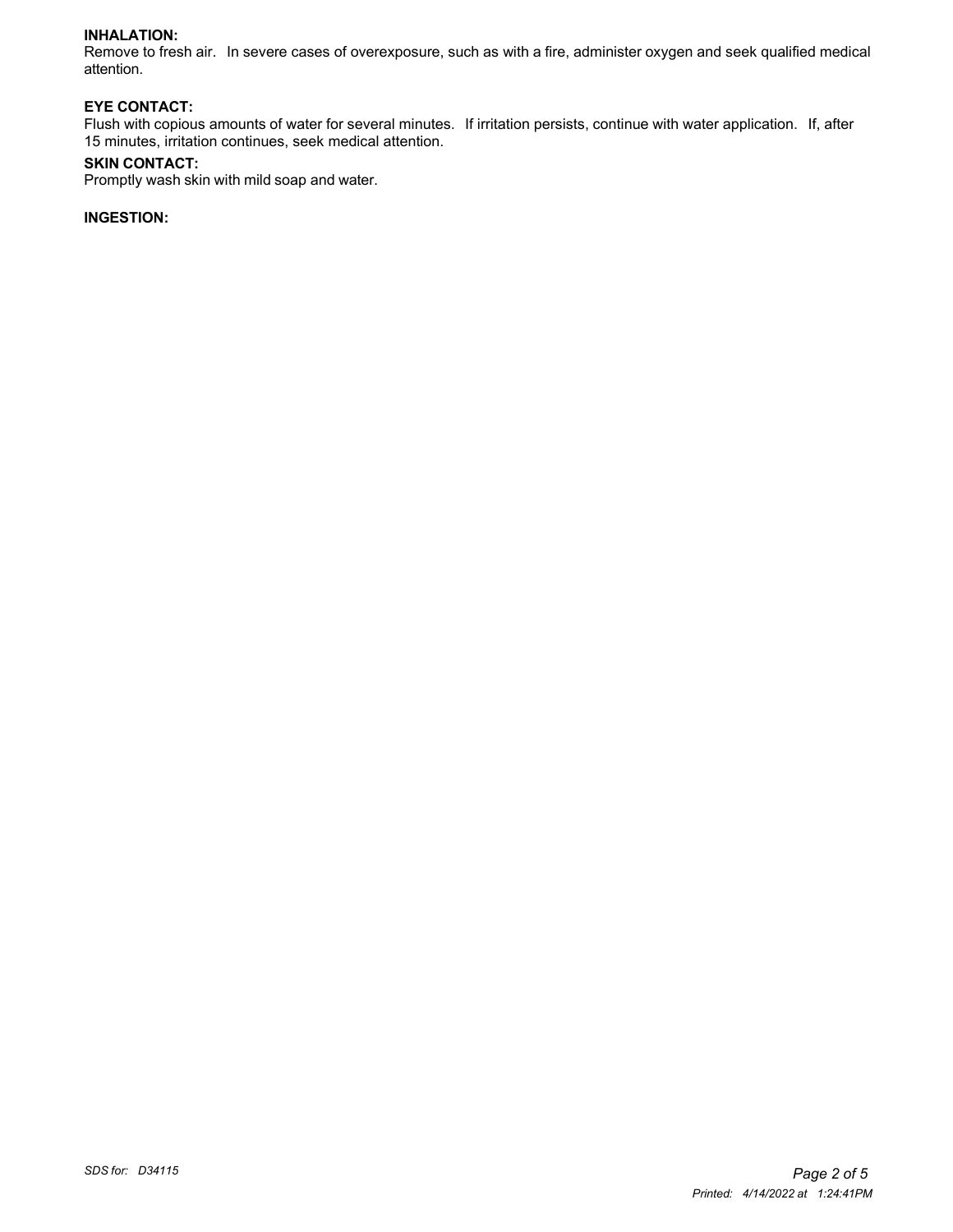Do not induce vomiting. Seek qualified medical attention. Small amounts, which may enter the mouth incidental to handling, may be rinsed out with water.

# **SECTION 5: FIRE FIGHTING MEASURES**

Flash Point: >232 C (>450 F) LEL: UEL:

## **EXTINGUISHING MEDIA:**

Foam, Carbon Dioxide, Dry Chemical, Water Fog **UNUSUAL FIRE AND EXPLOSION HAZARDS:** Water may spread the fire.

#### **HAZARDOUS DECOMPOSITION PRODUCTS:**

Oxides of Carbon, Nitrogen, Phosphorous, Zinc and Sulfur. Smoke, odorous and toxic fumes may form during incomplete combustion. High heat may also generate hydrogen sulfide and alkyl mercaptans.

#### **SPECIAL FIRE FIGHTING PROCEDURES:**

Water may spread the fire as oil can float on it. Water spray may be used to cool exposed containers.

#### **FIRE EQUIPMENT:**

Use of water for fire-fighting must be done with caution as water may actually spread the fire.

# **SECTION 6: ACCIDENTAL RELEASE MEASURES**

#### **SPILL OR LEAK PROCEDURES:**

Prevent spill from reaching any type of running or standing water, such as streams, sewers, well water and ponds.

#### **SMALL SPILLS:**

For small spills, wipe up or use absorbent to clean the spill area.

#### **LARGE SPILLS:**

For large spills, pump released material into recovery containers and then spread absorbent over the spill area to collect residuals.

# **SECTION 7: HANDLING AND STORAGE**

#### **HANDLING PRECAUTIONS:**

When handling, have appropriate safety equipment for the working conditions including eyewash. Do not pressurize, cut, weld, braze, solder, drill, or grind containers containing product residues.

#### **STORAGE REQUIREMENTS:**

Store in a sheltered area, away from temperature extremes in labeled containers. Keep away from heat, sparks, or flame. Avoid contact with eyes, skin, clothing, and shoes.

#### **REGULATORY REQUIREMENTS:**

Prevent spread of material to rivers or waterways.

### **SECTION 8: EXPOSURE CONTROL AND PERSONAL PROTECTION**

| Chemical Name / CAS No. | <b>OSHA Exposure Limits</b> | <b>ACGIH Exposure Limits</b> | <b>IOther Exposure Limits</b> |
|-------------------------|-----------------------------|------------------------------|-------------------------------|
|                         | Not Established             | Not Established              | Not Established               |

# **ENGINEERING CONTROLS:**

Good ventilation is desirable.

#### **VENTILATION:**

Sufficient to control mists below the operator exposure threshold limit of 5 mg/m3.

#### **WORK HYGIENIC PRACTICES:**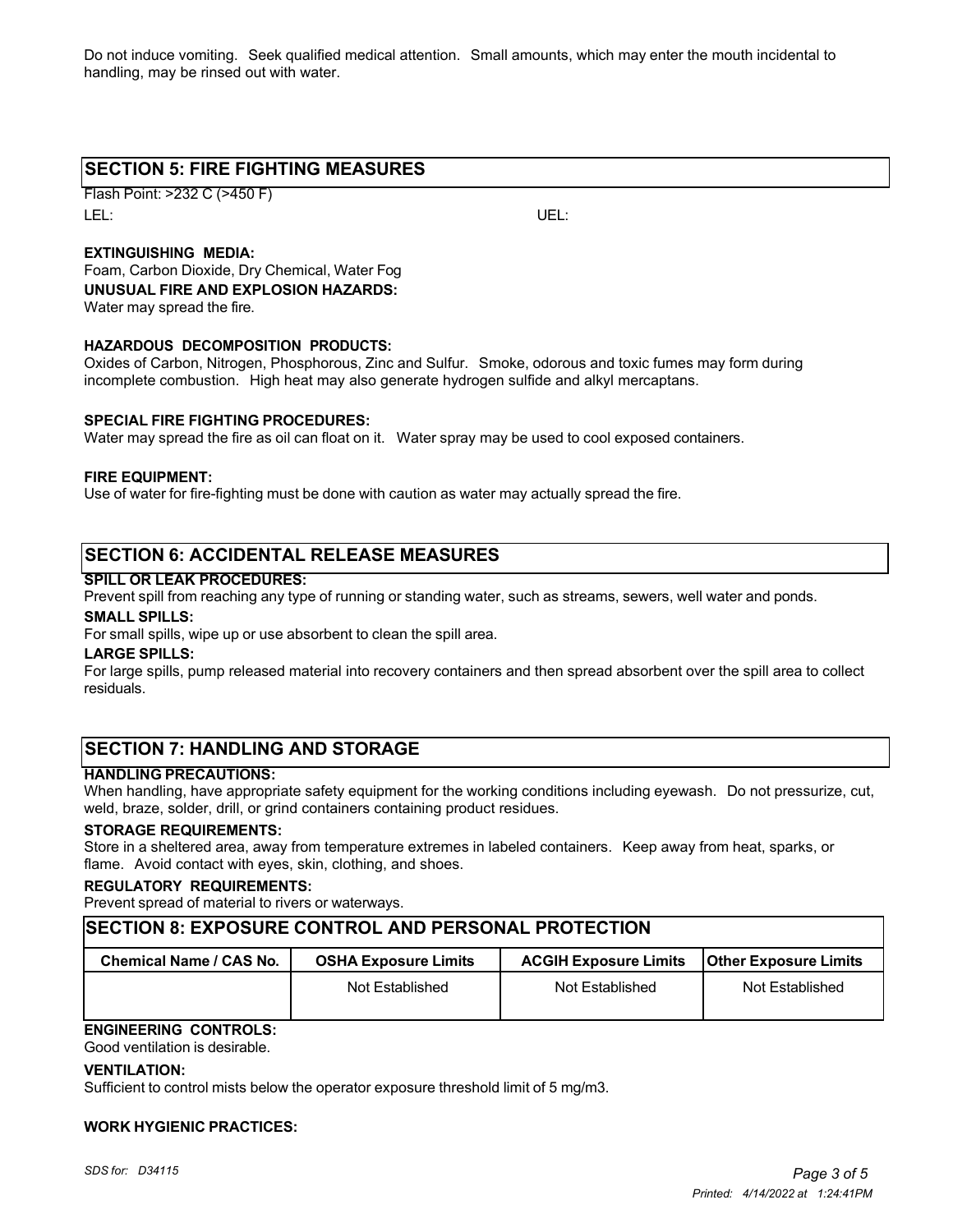Keep clean. Wash exposed skin areas with mild soap and water.

#### **PROTECTIVE GEAR:**

RESPIRATORY PROTECTION: Required if employee exposure exceeds threshold.

EYE PROTECTION: Where contact is likely, wear safety glasses.

SKIN PROTECTION: Gloves recommended when handling. Neoprene, nitrile, or PVC offers good protection.

#### **CONTAMINATED GEAR:**

Launder contaminated clothing before reuse. Discard of contaminated PPE that cannot be cleaned.

# **SECTION 9: PHYSICAL AND CHEMICAL PROPERTIES**

Physical and chemical properties are provided for safety, health and environmental considerations only and may not fully represent product specifications. Contact the supplier for additional information.

**Appearance:** Clear Amber **Vapor Pressure:** N/D **Vapor Density:** N/D **Specific Gravity:** 0.88 **Freezing point:** N/A **Boiling range:** N/D **Evaporation rate:** Nil **Explosive Limits:** N/D **Autoignition temperature:** N/D

**Viscosity, cSt at 40C:** 220

**Odor:** Petroleum **Odor threshold:** N/A **pH:** N/A **Melting point:** N/A **Solubility:** Insoluble **Flash point:** >450 F **Flammability:** N/A **Partition coefficient** N/A **(n-octanol/water): Decomposition temperature:** N/A

**Lbs VOC/Gallon Less Water** N/A

# **SECTION 10: STABILITY AND REACTIVITY**

#### **CONDITIONS TO AVOID:**

Avoid temperature extremes, strong acids and oxidizing agents.

#### **HAZARDOUS DECOMPOSITION OR BY-PRODUCTS:**

Hazardous polymerization will not occur.

# **SECTION 11: TOXICOLOGICAL INFORMATION**

#### **Mixture Toxicity**

#### **ROUTES OF ENTRY:**

Inhalation, Skin Contact, Eye Contact, Ingestion

#### **CARCINOGENICITY:**

# **SECTION 12: ECOLOGICAL INFORMATION**

No data available

# **SECTION 13: DISPOSAL CONSIDERATIONS**

Contact waste hauler for recycling. Follow all Local, State, and Federal regulations.